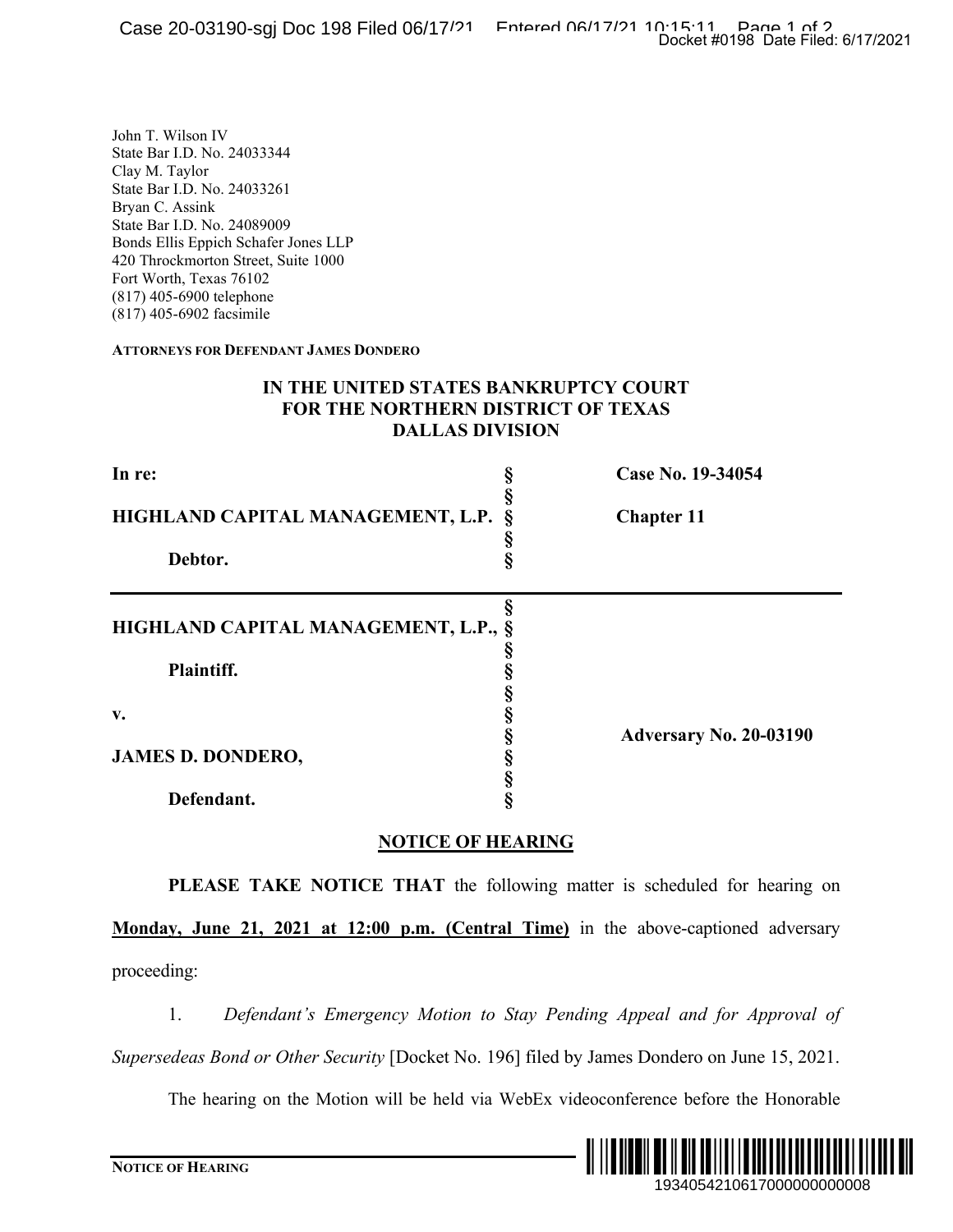Stacey G.C. Jernigan, United States Bankruptcy Judge. The WebEx video participation/attendance link for the hearing is: https://us-courts.webex.com/meet/jerniga.

WebEx Hearing Instructions for the Hearing may be obtained from: https://www.txnb.uscourts.gov/judges-info/hearing-dates/judgejernigans-hearing-dates and a copy of those instructions is attached to this Notice of Hearing.

Dated: June 17, 2021 Respectfully submitted,

*/s/ Bryan C. Assink* John T. Wilson IV State Bar I.D. No. 24033344 Clay M. Taylor State Bar I.D. No. 24033261 Bryan C. Assink State Bar I.D. No. 24089009 BONDS ELLIS EPPICH SCHAFER JONES LLP 420 Throckmorton Street, Suite 1000 Fort Worth, Texas 76102 (817) 405-6900 telephone (817) 405-6902 facsimile Email: john.wilson@bondsellis.com Email: clay.taylor@bondsellis.com Email: bryan.assink@bondsellis.com

#### **ATTORNEYS FOR DEFENDANT JAMES DONDERO**

## **CERTIFICATE OF SERVICE**

I, the undersigned, hereby certify that, on June 17, 2021, a true and correct copy of the foregoing document was served via the Court's CM/ECF system on counsel for the Plaintiff and on all other parties requesting or consenting to such service in this case.

> */s/ Bryan C. Assink* Bryan C. Assink